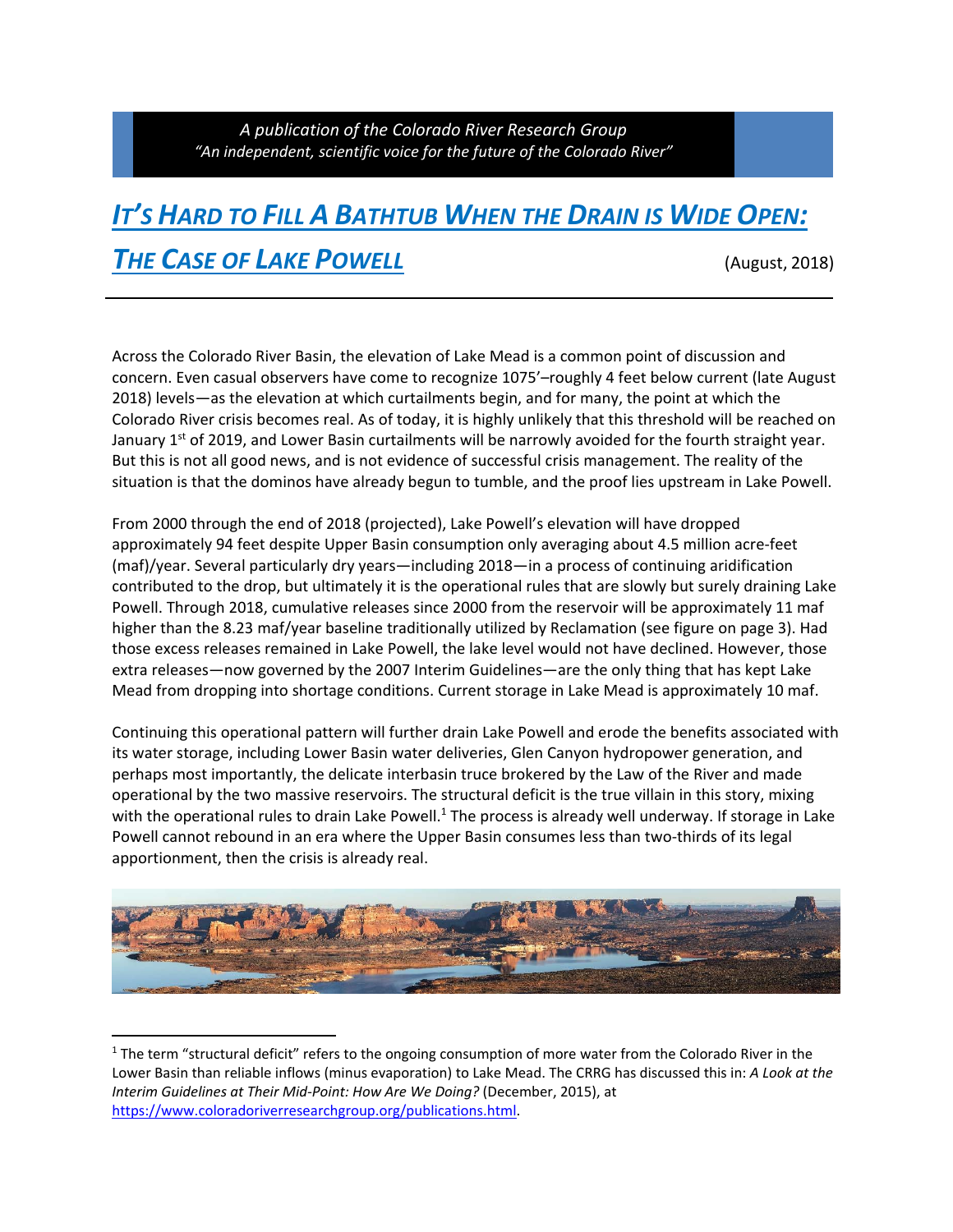## *Deciphering the Story of Lake Powell Elevations*

Lake Powell entered the 21<sup>st</sup> century nearly full at 3681' (21.4 maf), then declined rapidly before stabilizing at an uncomfortably low level (as shown below). Although Lake Powell does not have shortage triggering elevations as does Lake Mead, further elevation declines at Lake Powell prompt a variety of operational issues at Glen Canyon Dam's hydropower facilities (via vortex and cavitation problems). This likely begins around 3525' (approximately 5.9 maf); the official minimum power pool occurs at 3490' (roughly 4.0 maf of live storage). This is significant for more than just hydropower users, as many key environmental and salinity control programs are funded from these hydropower revenues.<sup>2</sup> Should the reservoir decline further, Lake Powell would move through the upper, mid and lower operational tiers that dictate the release volumes downstream to restore Lake Mead storage. At 3370', Powell is at dead pool, and releases of any kind are impossible. To put these numbers in context, Powell is expected to end 2018 around 3587' (approximately 10.5 maf, or half the 2000 value), while Lake Mead will hover around 1080' (roughly 10 maf).



 $<sup>2</sup>$  Among other things, Glen Canyon hydropower revenues support the Glen Canyon Dam Adaptive Management</sup> Program, the Upper Colorado River Endangered Fish Recovery Program, the San Juan Recovery Program, and the Colorado River Basin Salinity Control Program.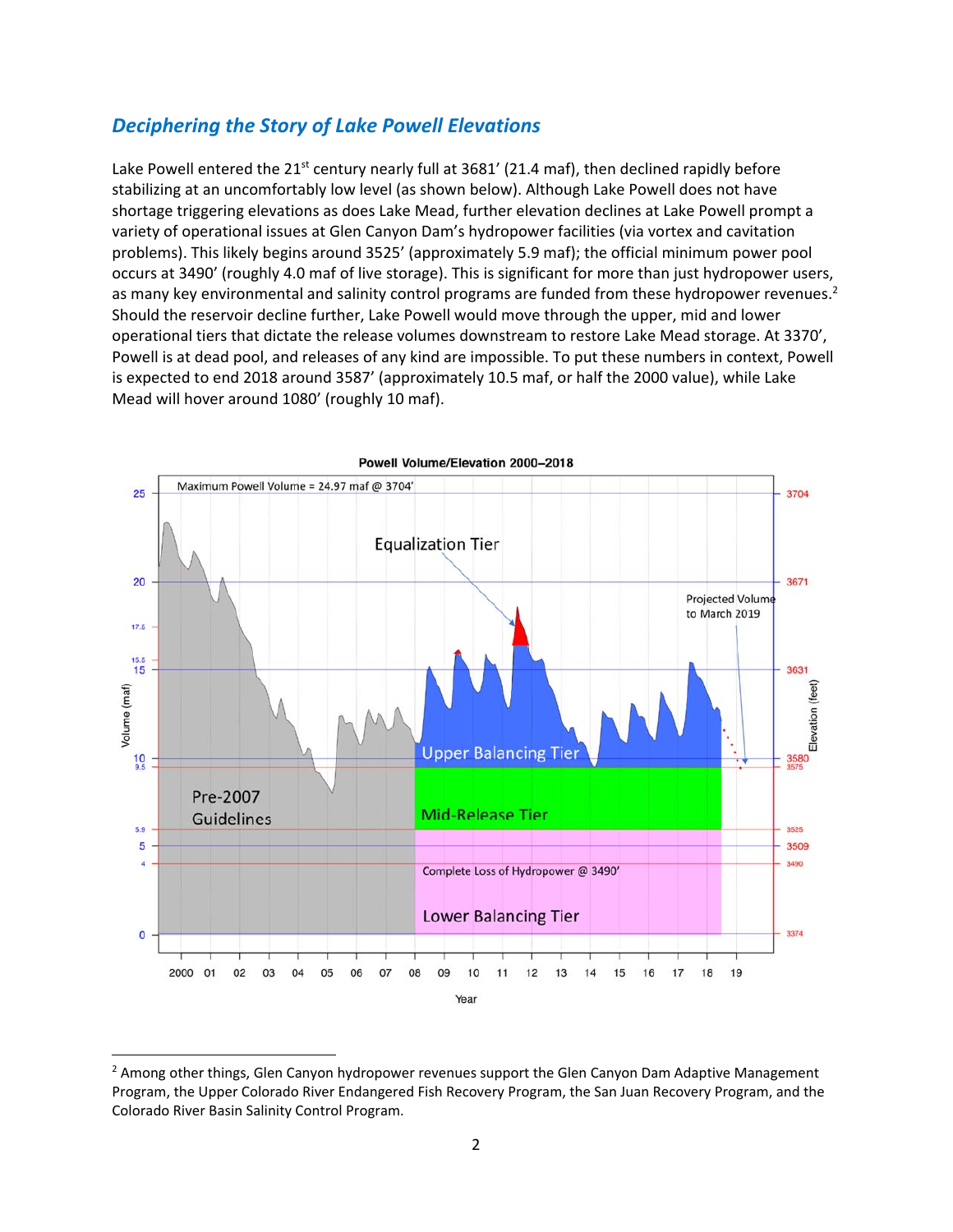In the Lower Basin, the reasons behind Lake Mead declines, and the solution to those declines, is now widely understood: it is all about the structural deficit—i.e., the practice of consuming more water each year (including system losses) than enters the reservoir. Those simple inflow/outflow mathematics also apply to Lake Powell, but Powell ultimately tells a more complex story. For starters, storage in Lake Powell responds to the whims of nature with sudden, dramatic movements. Dry periods, such as 2002‐ 2005 and 2012‐2013, have an immediate impact (as shown above). We will see more of these dry periods, which become especially problematic when the reservoir is already low. $3$  In fact, 4 of the 10 lowest runoff years in record (going back to 1906 and using estimated values for 2018) have occurred since the turn of this century. Our hydrology is changing; so must our water use practices.

The story told by the wet years, however, is perhaps more illuminating. In reservoirs designed to provide multi-year carryover storage, declines are expected in dry years, and recovery is expected in wet years. In the case of the Colorado, wet years occurred about 50% of the time in the 20<sup>th</sup> century, but since 2000 have occurred only 25% of the time. When large inflows do occur, current operational rules immediately trigger large releases. The experience in 2011 is illustrative: inflow was more than 5 maf higher than usual, but so was the subsequent release (as shown below). The inability of Lake Powell to achieve a lasting recovery in the wet years is another causality of how the Lower Basin structural deficit works its way through the operational rules. To view the structural deficit as a Lower Basin and/or a Lake Mead problem is thus much too simplistic; it is central to all the basin's water supply woes.



<sup>3</sup> For more info, see: *When is Drought Not a Drought?: Drought, Aridification, and the "New Normal"* (March, 2018), at https://www.coloradoriverresearchgroup.org/publications.html.